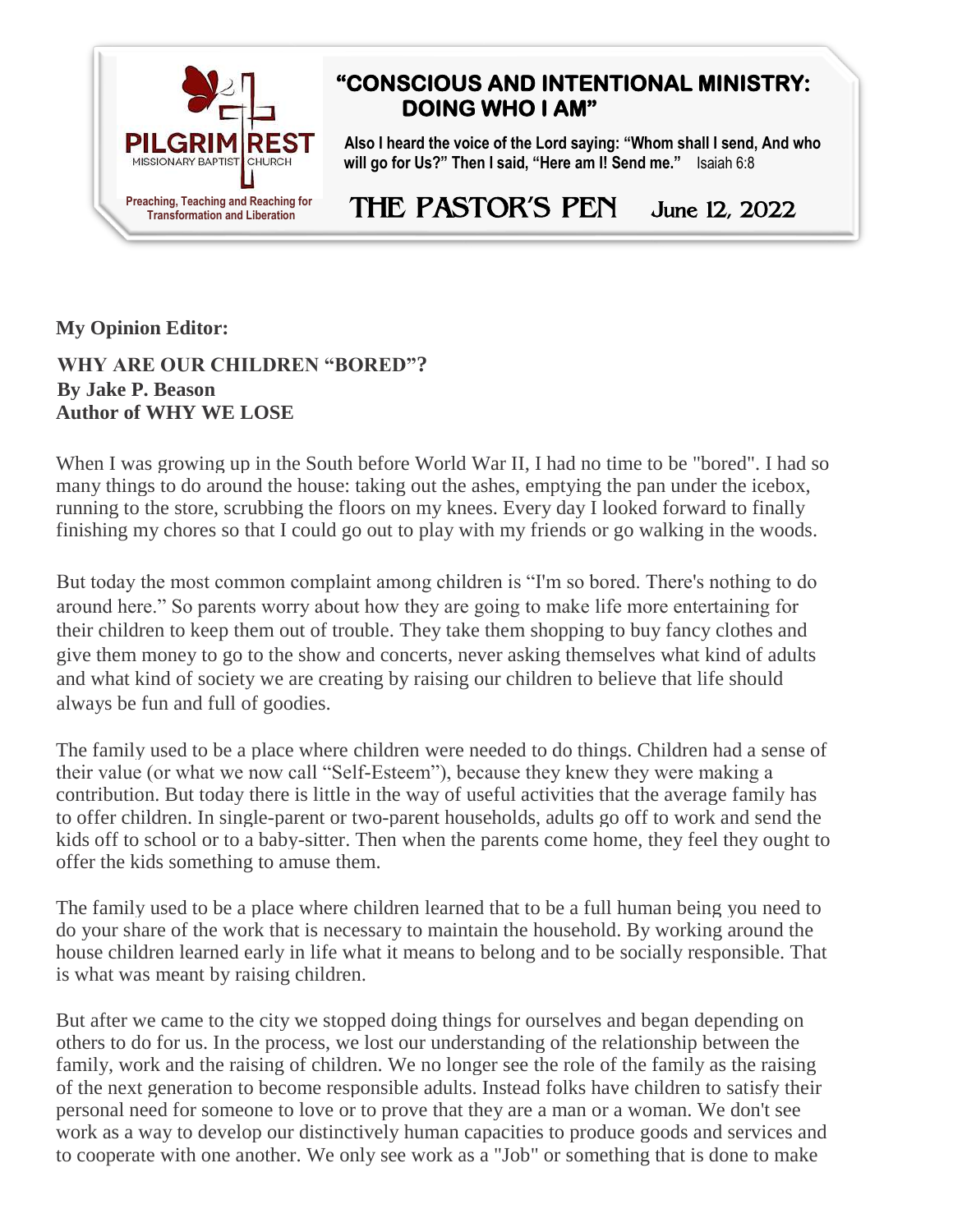money. We have reduced everything to material benefits and to making money. Instead of providing kids with opportunities to be useful, we struggle to "give them the things I didn't have when I was growing up."

We try to get kids out of our way by sitting them down before the TV set or by sending them out to play. If we need them to do something around the house, we pay them. Then we complain when, like workers in a factory, they want to be paid more.

We don't think of Education as a process by which children expand their capacities. We tell children to stay in school so that eventually they can get a job making a lot of money. Then we are surprised when many of our young people say, "Why should I stay in school so that I can get a job, when I can make a lot of money now selling drugs?"

Most people think that the solution to "boredom" is to provide more entertainment and recreation. My own view is that our children would be less bored and their self-esteem would be higher if we gave them more opportunities to be useful.

It isn't going to be easy to turn this situation around in today's cities. But we can start by involving children, beginning with little ones, in work around the house and in the community.

Jake P. Beason Retired MPS teacher [Preceding letter addressed to Mr. William Rotella, postmarked 25 June 1993 at Milwaukee, Wisconsin]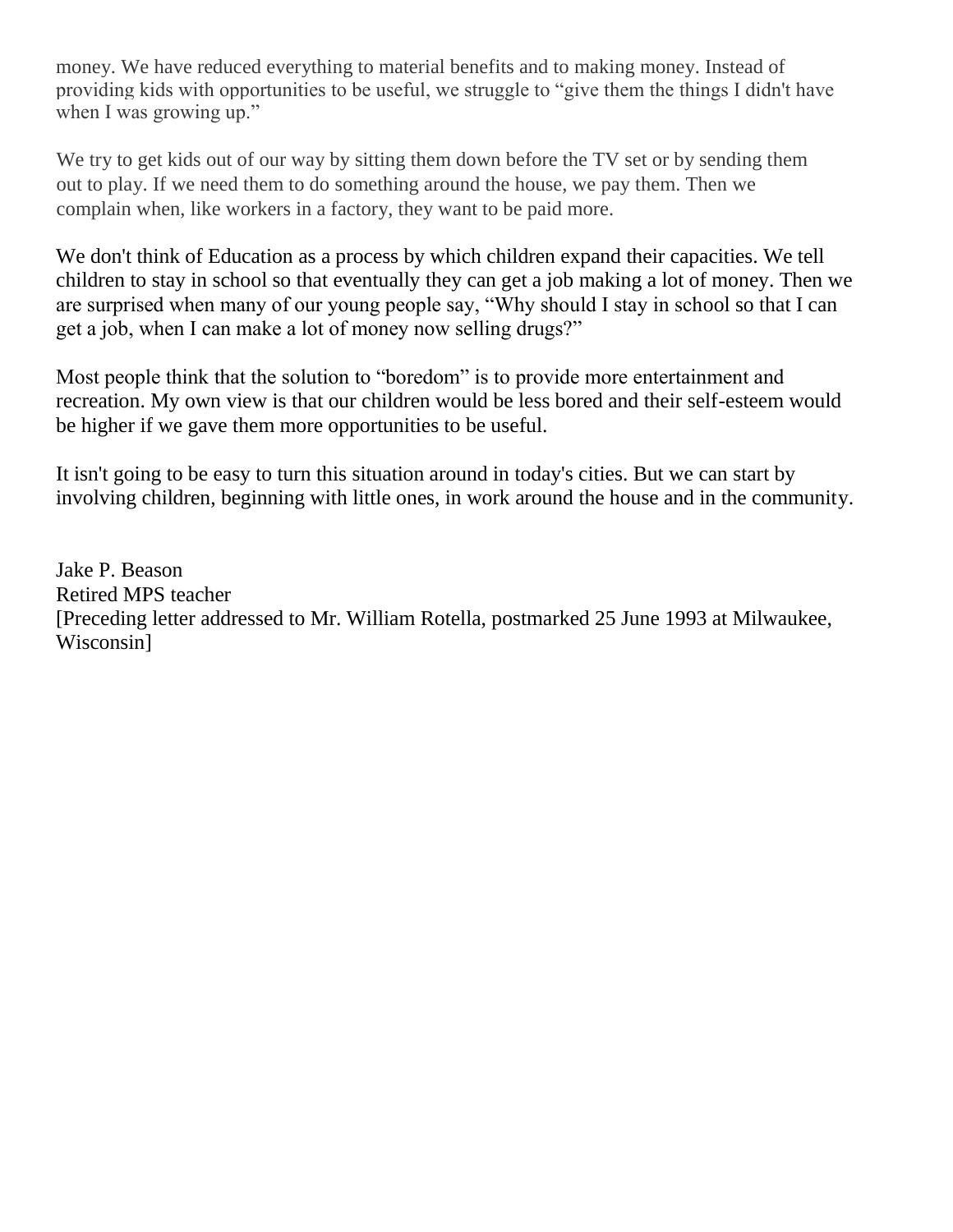

Your contribution can be dedicated to a specific activity or the Oasis, in general.

|          | <b>Educational</b>                                                                                        | <b>Technology Literacy</b>                                                   | <b>Athletics &amp;</b>                                                                    | <b>Performing Arts</b>                                                                      | <b>Facility Innovation</b>                                                                        |
|----------|-----------------------------------------------------------------------------------------------------------|------------------------------------------------------------------------------|-------------------------------------------------------------------------------------------|---------------------------------------------------------------------------------------------|---------------------------------------------------------------------------------------------------|
|          | <b>Enrichment</b>                                                                                         |                                                                              | <b>Recreation</b>                                                                         |                                                                                             |                                                                                                   |
| \$500    | 15 Subject books<br>$\bullet$<br>for elementary<br>(math, literature,<br>history, etc.)                   | 1 iPad<br>$\bullet$                                                          | 10 basketballs<br>$\bullet$                                                               | 10 art sets for<br>$\bullet$<br>aspiring artists                                            | <b>External security</b><br>$\bullet$<br>lighting to keep the<br>street well-lit and<br>safe      |
| \$1,000  | 100 Summer<br>$\bullet$<br>Bridge books to<br>help students<br>retain learning<br>during breaks           | 100 "learn how to<br>$\bullet$<br>code" kits for<br>elementary<br>students   | 10 tennis rackets<br>$\bullet$                                                            | 4 beginner<br>$\bullet$<br>saxophones or 8<br>beginner violins                              | Camera security<br>system to keep<br>everyone safe                                                |
| \$2,500  | 9 students can be<br>$\bullet$<br>challenged to excel<br>using interactive<br>problem-solving<br>programs | 1 computer for<br>graphic design and<br>website creation                     | 12 sets of golf<br>clubs for children                                                     | 10 Play Scripts<br>$\bullet$<br>with performance/<br>licensing fee and<br>cast instructions | <b>Wireless PA</b><br>$\bullet$<br>system to easily<br>communicate at<br>the school               |
| \$5,000  | smartboard to<br>help teachers<br>engage students in<br>learning                                          | STEM lab cart of<br>materials for a<br>classroom with<br>multiple activities | 3-day Speed and<br>Agility workshop<br>for 15 young<br>aspiring track stars               | 100 pairs of tap<br>$\bullet$<br>shoes for aspiring<br>dancers                              | <b>Battery operated</b><br>floor scrubber to<br>keep the building<br>looking its best             |
| \$10,000 | 1 trip for 15<br>$\bullet$<br>students to visit 1<br><b>HBCU</b>                                          | 100 Robotic kits to<br>reinforce studies in<br><b>STEAM</b> subjects         | Open gym for 20<br>young people 1 X<br>a week throughout<br>the winter in a safe<br>place | 200 tickets to see<br>$\bullet$<br>Alvin Ailey Dance<br>Company                             | <b>LED light fixtures</b><br>throughout the<br>school to promote<br>learning and<br>natural light |